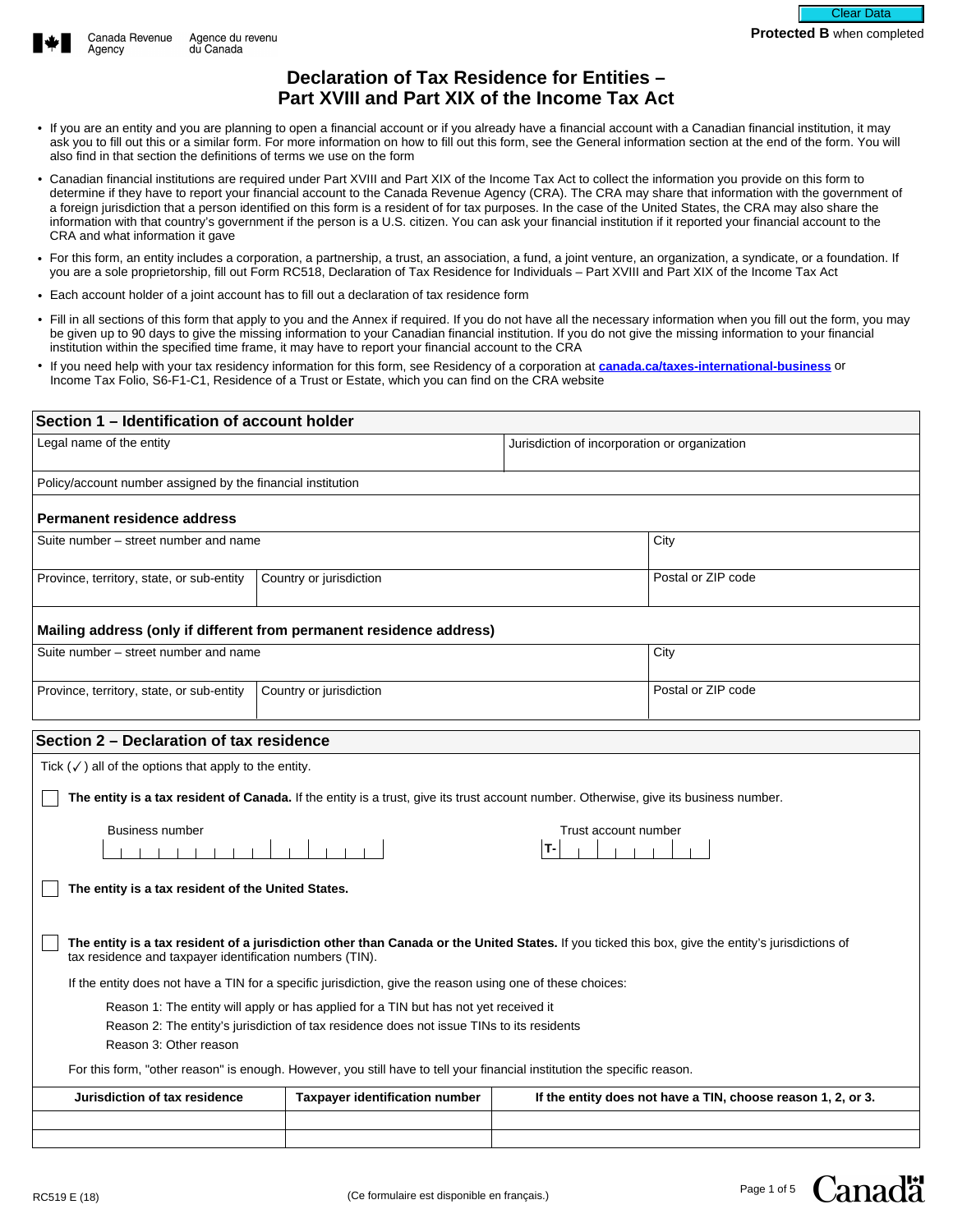

**Protected B** when completed

| Section 3 - Entity classification                                                                                                                                                                                                                                                                                                           |  |  |  |  |  |
|---------------------------------------------------------------------------------------------------------------------------------------------------------------------------------------------------------------------------------------------------------------------------------------------------------------------------------------------|--|--|--|--|--|
| Tick $(\checkmark)$ all of the appropriate boxes.                                                                                                                                                                                                                                                                                           |  |  |  |  |  |
| Section 3.1 – Is the entity a financial institution?                                                                                                                                                                                                                                                                                        |  |  |  |  |  |
| No. Go to Section 3.3.                                                                                                                                                                                                                                                                                                                      |  |  |  |  |  |
| Yes. Give the entity's global intermediary identification number (GIIN) and go to Section 3.2.                                                                                                                                                                                                                                              |  |  |  |  |  |
|                                                                                                                                                                                                                                                                                                                                             |  |  |  |  |  |
| If the entity does not have a GIIN, give the reason why.                                                                                                                                                                                                                                                                                    |  |  |  |  |  |
| Section 3.2 – Does the financial institution meet all of these criteria?                                                                                                                                                                                                                                                                    |  |  |  |  |  |
| • It is a resident of a non-participating jurisdiction (see canada.ca/en/revenue-agency/services/tax/international-non-residents/enhanced-financial-<br>account-information-reporting/reporting-sharing-financial-account-information-other-jurisdictions/list-participating-jurisdictions for the List of<br>participating jurisdictions). |  |  |  |  |  |
| • At least 50% of its gross income is from investing or trading in financial assets.<br>• It is managed by another financial institution.                                                                                                                                                                                                   |  |  |  |  |  |
| No. Go to Section 4.                                                                                                                                                                                                                                                                                                                        |  |  |  |  |  |
| Yes. List the controlling persons of the entity in the Annex and then go to Section 4.                                                                                                                                                                                                                                                      |  |  |  |  |  |
| Section 3.3 - Is the entity a specified United States person?                                                                                                                                                                                                                                                                               |  |  |  |  |  |
| No. Go to Section 3.4.<br>TIN from the United States                                                                                                                                                                                                                                                                                        |  |  |  |  |  |
| Yes. Give the TIN from the United States and go to Section 3.4.                                                                                                                                                                                                                                                                             |  |  |  |  |  |
| If you do not have a TIN from the United States, have you applied for one?<br>Yes<br>No                                                                                                                                                                                                                                                     |  |  |  |  |  |
| Section 3.4 – Tick ( $\sqrt{ }$ ) the option that best describes the entity:                                                                                                                                                                                                                                                                |  |  |  |  |  |
| The entity is a corporation with shares that regularly trade on an established securities market. It can also be a corporation related to that corporation.<br>If this is the case, go to Section 4.                                                                                                                                        |  |  |  |  |  |
| The entity is engaged in an active trade or business—less than 50% of its gross income is passive income and less than 50% of its assets produce<br>passive income. If this is the case, go to Section 4.                                                                                                                                   |  |  |  |  |  |
| The entity is a government, a central bank or an international organization (or an agency of one). If this is the case, go to Section 4.                                                                                                                                                                                                    |  |  |  |  |  |
| The entity is an active non-financial entity other than one described in the three previous options (see paragraphs d) to i) of the definition of active<br>non-financial entity). If this is the case, go to Section 4.                                                                                                                    |  |  |  |  |  |
| The entity is a passive non-financial entity. If this is the case, list the controlling persons of the entity in the Annex and then go to Section 4.                                                                                                                                                                                        |  |  |  |  |  |
|                                                                                                                                                                                                                                                                                                                                             |  |  |  |  |  |
| <b>Section 4 - Certification</b>                                                                                                                                                                                                                                                                                                            |  |  |  |  |  |
|                                                                                                                                                                                                                                                                                                                                             |  |  |  |  |  |
| I am an authorized signing officer of this entity and I certify that the information given on this form and Annex is correct and complete. I will give the entity's<br>financial institution a new form within 30 days of any change in circumstances that causes the information on this form to become inaccurate or incomplete.          |  |  |  |  |  |

|                                  |                               |                    | Date |
|----------------------------------|-------------------------------|--------------------|------|
| Authorized person's name (print) | Authorized person's signature | Office or position |      |

Personal information is collected under the Income Tax Act to administer tax, benefits, and related programs. It may also be used for any purpose related to the enforcement of the Act such as audit, compliance and collection activities. It may be shared or verified with other federal, provincial, territorial or foreign government institutions to the extent authorized by law. Failure to provide this information may result in interest payable, penalties or other actions. The social insurance number is collected under section 237 of the Act and is used for identification purposes. Under the Privacy Act, individuals have the right to access, or request correction of, their personal information, or to file a complaint with the Privacy<br>Commissioner of Canada regarding the handl

Year Month Day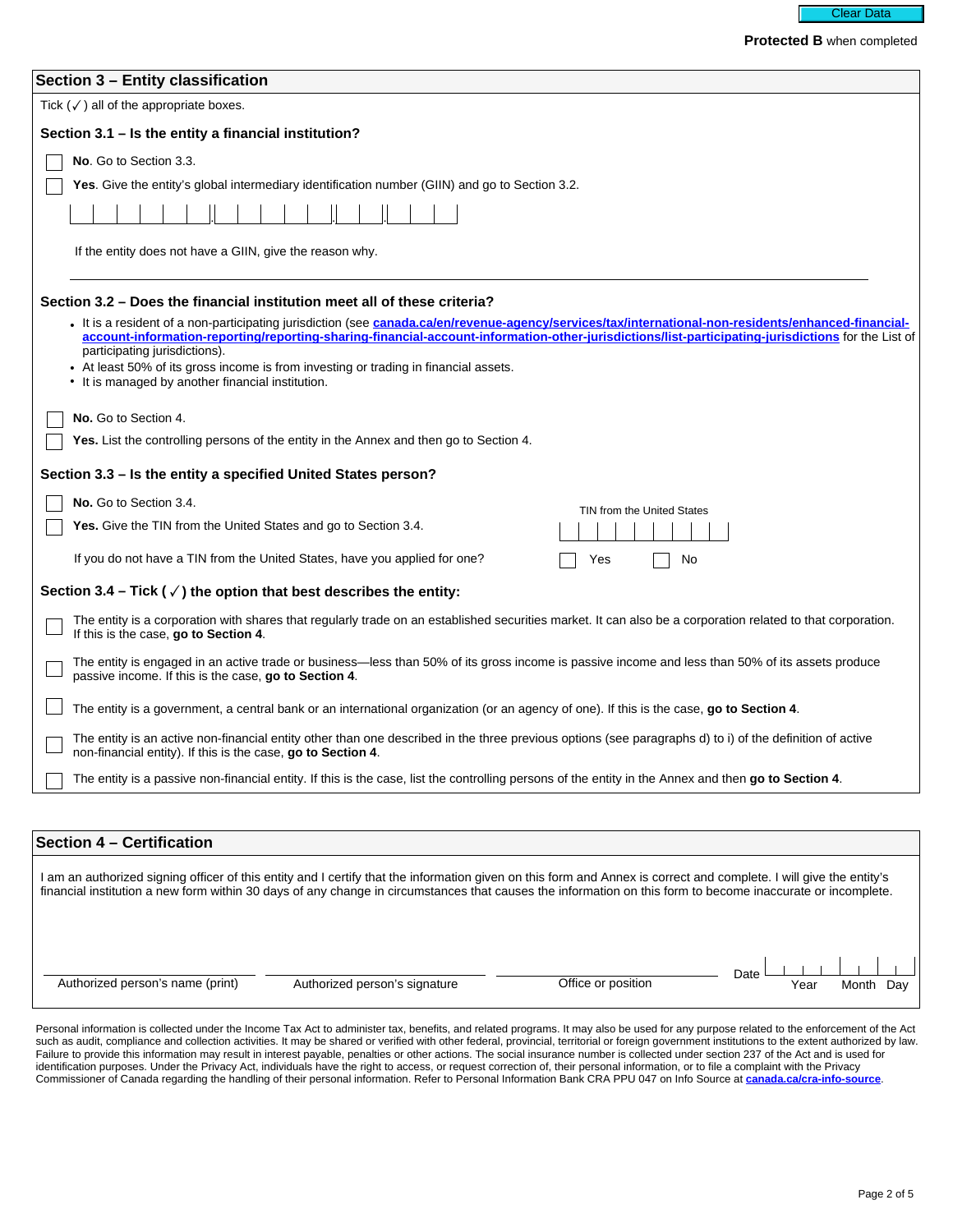

# **Protected B** when completed

Г

| <b>Annex - Controlling persons</b>                                                                                                                                                                                                                                                                                                                                                                                          |                                                                                                                                                   |                           |                                                              |  |  |  |
|-----------------------------------------------------------------------------------------------------------------------------------------------------------------------------------------------------------------------------------------------------------------------------------------------------------------------------------------------------------------------------------------------------------------------------|---------------------------------------------------------------------------------------------------------------------------------------------------|---------------------------|--------------------------------------------------------------|--|--|--|
| Identify the entity's controlling persons. Attach a separate list if you need to enter the information of more than two controlling persons. Or you can include a<br>separate Form RC518, Declaration of Tax Residence for Individuals - Part XVIII and Part XIX of the Income Tax Act, for each controlling person. Make sure to<br>give the type of controlling person for each controlling person on your list or forms. |                                                                                                                                                   |                           |                                                              |  |  |  |
| <b>Controlling person 1</b>                                                                                                                                                                                                                                                                                                                                                                                                 |                                                                                                                                                   |                           |                                                              |  |  |  |
| Last name                                                                                                                                                                                                                                                                                                                                                                                                                   |                                                                                                                                                   | First name and initial(s) | Year<br>Month Day<br>Date of birth                           |  |  |  |
| $\vert \blacktriangledown \vert$<br>Type of controlling person                                                                                                                                                                                                                                                                                                                                                              |                                                                                                                                                   |                           |                                                              |  |  |  |
| Permanent residence address                                                                                                                                                                                                                                                                                                                                                                                                 |                                                                                                                                                   |                           |                                                              |  |  |  |
| Apartment number – street number and name                                                                                                                                                                                                                                                                                                                                                                                   |                                                                                                                                                   | City                      |                                                              |  |  |  |
| Province, territory, state, or sub-entity<br>$\overline{\phantom{a}}$                                                                                                                                                                                                                                                                                                                                                       | Country or jurisdiction                                                                                                                           | $\blacktriangledown$      | Postal or ZIP code                                           |  |  |  |
| Mailing address (only if different from the permanent residence address)                                                                                                                                                                                                                                                                                                                                                    |                                                                                                                                                   |                           |                                                              |  |  |  |
| Apartment number - street number and name                                                                                                                                                                                                                                                                                                                                                                                   |                                                                                                                                                   |                           | City                                                         |  |  |  |
| Province, territory, state, or sub-entity<br>$\blacktriangleright$                                                                                                                                                                                                                                                                                                                                                          | Country or jurisdiction                                                                                                                           | $\blacktriangleright$     | Postal or ZIP code                                           |  |  |  |
| <b>Declaration of tax residence</b>                                                                                                                                                                                                                                                                                                                                                                                         |                                                                                                                                                   |                           |                                                              |  |  |  |
| Tick $(\checkmark)$ all of the options that apply to you.                                                                                                                                                                                                                                                                                                                                                                   |                                                                                                                                                   |                           |                                                              |  |  |  |
| insurance number.                                                                                                                                                                                                                                                                                                                                                                                                           | Social insurance number (SIN)<br>The controlling person is a tax resident of Canada. If you ticked this box, give the controlling person's social |                           |                                                              |  |  |  |
| The controlling person is a tax resident or a citizen of the United States. If you ticked this box, give the<br>controlling person's taxpayer identification number (TIN) from the United States.                                                                                                                                                                                                                           |                                                                                                                                                   |                           | TIN from the United States                                   |  |  |  |
| If the controlling person does not have a TIN from the United States, has that person applied for one?                                                                                                                                                                                                                                                                                                                      |                                                                                                                                                   |                           | Yes<br>No                                                    |  |  |  |
| The controlling person is a tax resident of a jurisdiction other than Canada or the United States. If you ticked this box, give the controlling<br>person's jurisdictions of tax residence and TINs. If the controlling person does not have a TIN, choose reason 1, 2, or 3, as described in Section 2.                                                                                                                    |                                                                                                                                                   |                           |                                                              |  |  |  |
| Jurisdiction of tax residence                                                                                                                                                                                                                                                                                                                                                                                               | <b>Taxpayer identification number</b>                                                                                                             |                           | If the person does not have a TIN, choose reason 1, 2, or 3. |  |  |  |
| $\blacktriangledown$                                                                                                                                                                                                                                                                                                                                                                                                        |                                                                                                                                                   |                           | $\blacksquare$                                               |  |  |  |
|                                                                                                                                                                                                                                                                                                                                                                                                                             |                                                                                                                                                   |                           |                                                              |  |  |  |
| $\blacktriangledown$                                                                                                                                                                                                                                                                                                                                                                                                        |                                                                                                                                                   |                           | $\overline{\phantom{0}}$                                     |  |  |  |
| <b>Controlling person 2</b>                                                                                                                                                                                                                                                                                                                                                                                                 |                                                                                                                                                   |                           |                                                              |  |  |  |
| Last name                                                                                                                                                                                                                                                                                                                                                                                                                   |                                                                                                                                                   | First name and initial(s) | Year<br>Month Day<br>Date of birth                           |  |  |  |
| Type of controlling person                                                                                                                                                                                                                                                                                                                                                                                                  |                                                                                                                                                   |                           | $\blacktriangledown$                                         |  |  |  |
| Permanent residence address                                                                                                                                                                                                                                                                                                                                                                                                 |                                                                                                                                                   |                           |                                                              |  |  |  |
| Apartment number – street number and name                                                                                                                                                                                                                                                                                                                                                                                   |                                                                                                                                                   |                           | City                                                         |  |  |  |
| Province, territory, state, or sub-entity<br>$\blacktriangledown$                                                                                                                                                                                                                                                                                                                                                           | Country or jurisdiction                                                                                                                           | $\blacktriangleright$     | Postal or ZIP code                                           |  |  |  |
| Mailing address (only if different from the permanent residence address)                                                                                                                                                                                                                                                                                                                                                    |                                                                                                                                                   |                           |                                                              |  |  |  |
| Apartment number - street number and name                                                                                                                                                                                                                                                                                                                                                                                   |                                                                                                                                                   |                           | City                                                         |  |  |  |
| Province, territory, state, or sub-entity<br>$\blacktriangleright$                                                                                                                                                                                                                                                                                                                                                          | Country or jurisdiction                                                                                                                           | $\blacktriangleright$     | Postal or ZIP code                                           |  |  |  |
| <b>Declaration of tax residence</b>                                                                                                                                                                                                                                                                                                                                                                                         |                                                                                                                                                   |                           |                                                              |  |  |  |
| Tick $(\checkmark)$ all of the options that apply to you.                                                                                                                                                                                                                                                                                                                                                                   |                                                                                                                                                   |                           |                                                              |  |  |  |
| The controlling person is a tax resident of Canada. If you ticked this box, give the controlling person's social<br>insurance number.                                                                                                                                                                                                                                                                                       |                                                                                                                                                   |                           | Social insurance number (SIN)                                |  |  |  |
| The controlling person is a tax resident or a citizen of the United States. If you ticked this box, give the<br>controlling person's taxpayer identification number (TIN) from the United States.                                                                                                                                                                                                                           |                                                                                                                                                   |                           | TIN from the United States                                   |  |  |  |
| If the controlling person does not have a TIN from the United States, has that person applied for one?                                                                                                                                                                                                                                                                                                                      |                                                                                                                                                   |                           | Yes<br>No                                                    |  |  |  |
| The controlling person is a tax resident of a jurisdiction other than Canada or the United States. If you ticked this box, give the controlling<br>person's jurisdictions of tax residence and TINs. If the controlling person does not have a TIN, choose reason 1, 2, or 3, as described in Section 2.                                                                                                                    |                                                                                                                                                   |                           |                                                              |  |  |  |
| Jurisdiction of tax residence                                                                                                                                                                                                                                                                                                                                                                                               | <b>Taxpayer identification number</b>                                                                                                             |                           | If the person does not have a TIN, choose reason 1, 2, or 3. |  |  |  |
| $\blacktriangledown$<br>$\blacktriangleright$                                                                                                                                                                                                                                                                                                                                                                               |                                                                                                                                                   |                           | I<br>$\overline{\phantom{0}}$                                |  |  |  |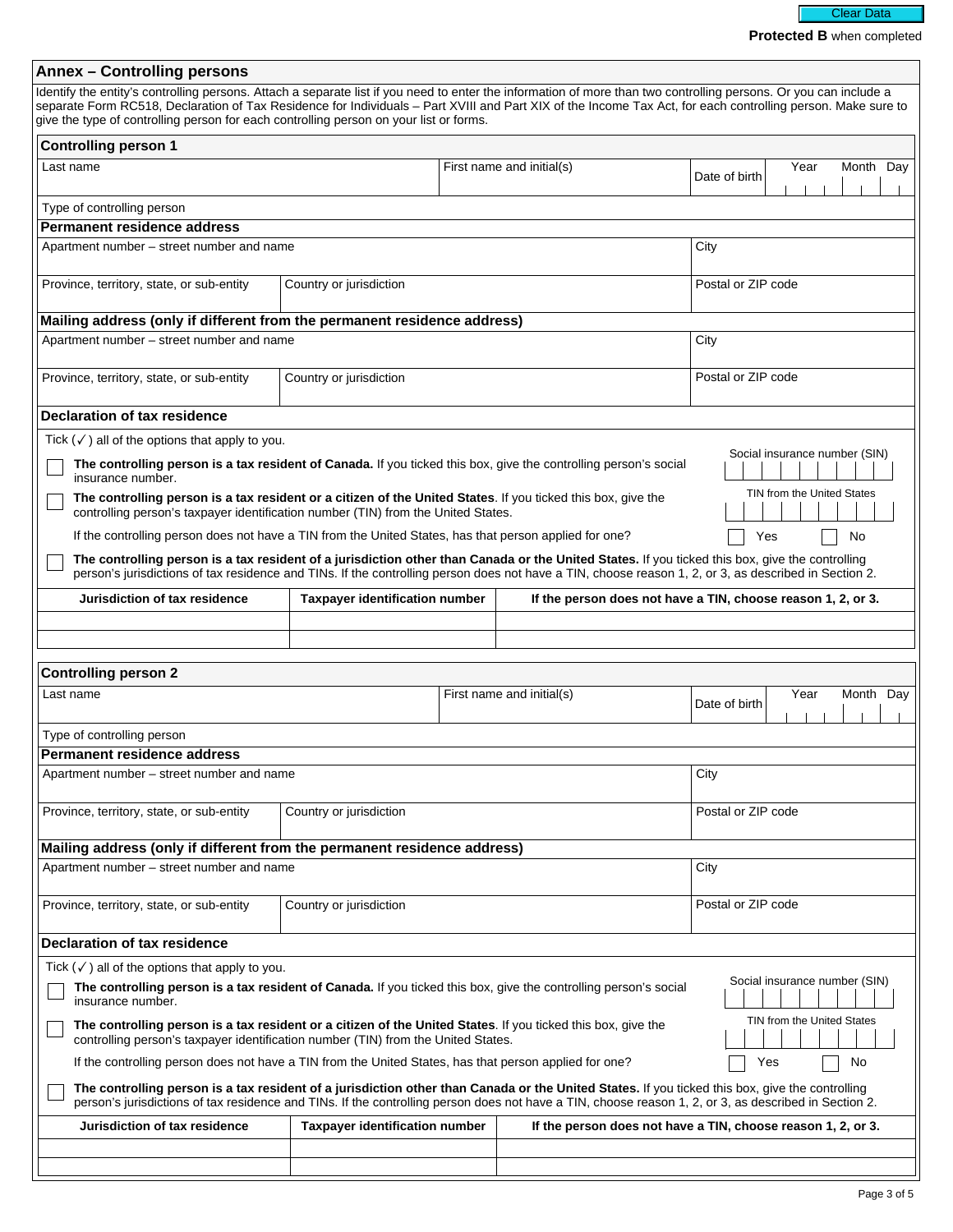# **General information**

### **How to fill out the form**

#### **Section 1 – Identification of account holder**

Use Section 1 to identify the account holder. Sometimes the address of an account holder may be different from its mailing address. If this is the case, give both addresses.

The **account holder** is the person listed or identified as the holder of the financial account by the financial institution that maintains the account. But, when a person other than a financial institution holds a financial account for the benefit of or for another person as an agent, custodian, nominee, signatory, investment advisor, or intermediary, they are not considered the account holder. In such cases, the account holder is the person for whom the account is held.

If a trust or an estate is listed as the holder of a financial account, the trust or the estate is the account holder, not the trustee or the liquidator. Similarly, if a partnership is listed as the holder of a financial account, the partnership is the account holder, not the partners in the partnership.

An account holder also includes any person who can access the cash value or designate a beneficiary under a cash value insurance contract or an annuity contract.

The **policy/account number** is the number your financial institution assigned to the entity. For example, enter the number assigned to the entity (such as a bank account number or an insurance policy number) in this box. If you do not have such a number, leave this box blank.

#### **Section 2 – Declaration of tax residence**

Use Section 2 to identify the entity's tax residence and taxpayer identification number. If the entity does not have such a number, give the reason.

Generally, an entity will be a **tax resident** of a jurisdiction if, under the laws of that jurisdiction, it pays or should be paying tax there because of its domicile, residence, place of management or incorporation, or a similar criterion. For this form:

- a) a partnership, a limited partnership, or a similar legal arrangement is considered to reside in the jurisdiction where its place of management is located
- b) a trust is considered to reside in the jurisdiction where its place of management and control is located
- c) an entity that is a "United States person" is a tax resident of the United States

Entities that are tax residents in more than one jurisdiction can rely on the tie-breaker rules in tax conventions (when they apply) to resolve cases of dual tax residence. For more information on tax residency, talk to your tax adviser or go to **oecd.org/tax/ automatic-exchange/crs-implementation-and-assistance/tax-residency/ #d.en.347760**.

A **taxpayer identification number**, often referred to by its abbreviation TIN, is a unique combination of letters and/or numbers that a jurisdiction assigns to an individual or entity. The jurisdiction uses the TIN in administering its tax laws to identify the individual or entity. For more details about acceptable TINs, go to **oecd.org/tax/automatic-exchange/crs-implementation-and-assistance/taxidentification-numbers/#d.en.347759**.

Reasons that fall under "Reason 3: **Other reason**" for not having a TIN include not being eligible to receive one. However, if you are eligible to receive a TIN but you do not have one, you have 90 days to apply for one through your jurisdiction of residence. You have 15 days after you receive it to give it to your financial institution.

#### **Section 3 – Entity classification**

Use Section 3 to identify what type of entity the account holder is.

In Section 3.1, identify if the entity is a financial institution and whether it has a global intermediary identification number (GIIN). A GIIN is a unique identifier the Internal Revenue Service of the United States issues to financial institutions. Reasons for not having a GIIN include being a deemed compliant foreign financial institution or a non-participating foreign financial institution.

A **financial institution** is a custodial institution, a depository institution, an investment entity, or a specified insurance company. An entity that is a tax resident of Canada can classify itself as a financial institution only if it is a Canadian financial institution. However, an entity that is a prescribed non-reporting financial institution in Canada can classify itself as a financial institution even if it is not a Canadian financial institution.

Use Section 3.2 to determine whether the financial institution is a type of investment entity that needs to identity its controlling persons in the Annex. An entity has to fill out the Annex if it resides in a non-participating jurisdiction and is an entity described in paragraph b) of the definition of investment entity.

Use Sections 3.3 and 3.4 to determine if an entity, other than a financial institution, has to identify its controlling persons in the Annex.

#### **Section 4 – Certification**

Make sure you complete the Annex where applicable, and fill in and sign Section 4 before you give this form to your Canadian financial institution.

### **Annex – Controlling persons**

Use the Annex to identify the controlling persons of the entity.

**Controlling persons** of an entity are the natural persons who exercise direct or indirect control over the entity. Generally, whether a person exercises control over an entity is determined in a way similar to how beneficial owners are identified for Canada's Proceeds of Crime (Money Laundering) and Terrorist Financing Act.

For example, a person is generally considered to control a corporation if they directly or indirectly own or control at least 25% of the corporation. If no individual is named as controlling the corporation, the director or senior official of the corporation is considered the corporation's controlling person.

In the case of a trust, controlling persons include its settlors, trustees, protectors (if any), beneficiaries (or class of beneficiaries), and any other natural persons exercising ultimate effective control over the trust.

A settlor, trustee, protector, or beneficiary of a trust may be an entity. If so, to determine the trust's controlling persons you have to look through the entity's chain of control or ownership to identify the natural persons exercising ultimate effective control over the entity. You then have to report those you find as controlling persons of the trust. Financial institutions may apply this requirement in a way similar to how beneficial owners are identified for Canada's Proceeds of Crime (Money Laundering) and Terrorist Financial Act.

In the case of a legal arrangement other than a trust, controlling persons are persons in equivalent or similar positions.

Enter the description that best describes the type of controlling person:

- 1) Direct owner of a corporation or other legal person
- 2) Indirect owner of a corporation or other legal person (through an intermediary)
- 3) Director or senior official of a corporation or other legal person
- 4) Settlor of a trust
- 5) Trustee of a trust
- 6) Protector of a trust
- 7) Beneficiary of a trust
- 8) Other controlling person of a trust
- 9) Equivalent to a settlor of a legal arrangement other than a trust (e.g. partnership)
- 10) Equivalent to a trustee of a legal arrangement other than a trust (e.g. partnership)
- 11) Equivalent to a protector of a legal arrangement other than a trust (e.g. partnership)
- 12) Equivalent to a beneficiary of a legal arrangement other than a trust (e.g. partnership)
- 13) Other controlling person of a legal arrangement other than a trust (e.g. partnership)

# **Definitions**

## **Active non-financial entity**

An active non-financial entity is an entity other than a financial institution that meets at least one of the following criteria:

- a) Less than 50% of the entity's gross income for the preceding fiscal year is passive income and less than 50% of the assets the entity held during the preceding fiscal year are assets that produce or are held to produce passive income
- b) The stock of the entity is regularly traded on an established securities market or the entity is related to an entity whose stock is regularly traded on an established securities market
- c) The entity is a governmental entity, an international organization, a central bank, or an entity wholly owned by one or more of the above
- Substantially all of the activities of the entity are made up of holding (in whole or in part) the outstanding stock of, or providing financing and services to, one or more subsidiaries that engage in trades or businesses other than the business of a financial institution. But, an entity does not qualify for this status if the entity functions (or presents itself) as an investment fund. Examples of an investment fund include a private equity fund, a venture capital fund, a leveraged buyout fund, and any investment vehicle whose purpose is to acquire or fund companies and then hold interests in those companies as capital assets for investment purposes
- e) The entity is a start-up and is not yet operating a business and has no operating history, but it is investing capital into assets with the intention of operating a business other than the business of a financial institution. This is as long as the entity does not qualify for this exception later than 24 months after the date it was first organized
- f) The entity is in liquidation and was not a financial institution in the past five years. And, it is in the process of liquidating its assets or is reorganizing with the intention of continuing or restarting operations in a business other than the business of a financial institution
- g) The entity mainly engages in financing and hedging transactions with, or for, related entities that are not financial institutions. It does not provide financing or hedging services to an entity that is not a related entity. This is as long as the group of any such related entities is mainly engaged in a business other than the business of a financial institution